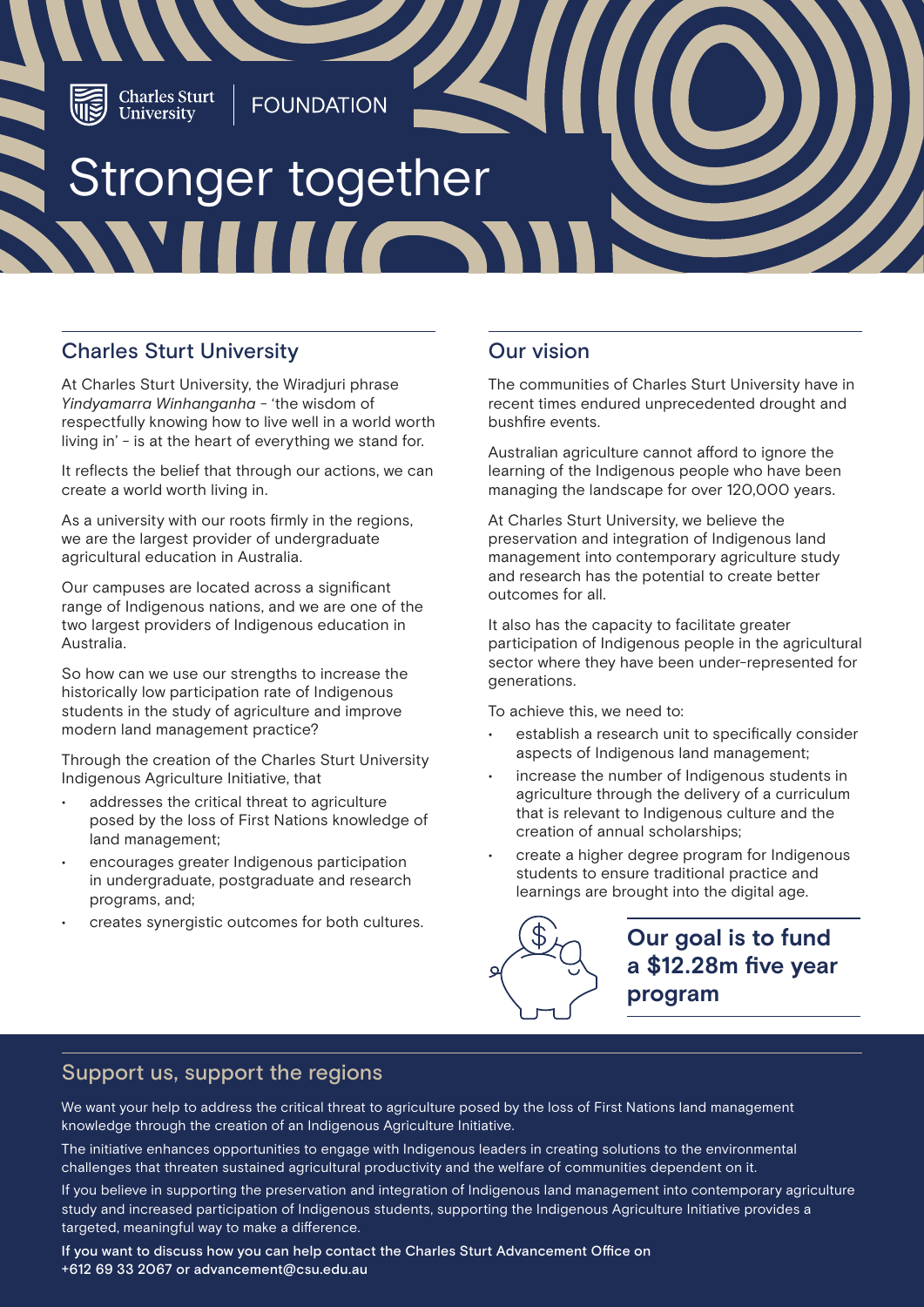# The proposal

#### The vision

Develop an understanding of Indigenous land management practices so that future land management can be a synergistic collaboration that delivers long term benefit to all through sustainable production systems and environmental resilience.

#### The aim

Collaborate with First Nations peoples to create a compendium of Indigenous landscape knowledge and opportunities including:

- Land management applications;
- Identification of potentially commercial native plant opportunities for development;
- Compilation of Indigenous seasonal and other climate indicators;
- Development of technology for dissemination and augmentation of environmentally significant traditional knowledge; and
- Evaluation of how Indigenous and non-Indigenous land management cultures can be synergistically integrated for improved outcomes, better drought preparedness, plus greater mutual understanding and reconciliation.

## The things that divide us and the things that bring us together

*The overlap of land management practices of Indigenous and non-Indigenous cultures in Australia provides opportunities and synergies for both cultures.*

**Indigenous** land management practices

Non-Indigenous land management practices

## The project components

In order to deliver on the mission and objectives we see the project with several key components:

### a.

Ethical collection and protection of Indigenous knowledge relating to land management practices, associated plant and animal knowledge and drought amelioration know-how;

## b.

Analysis of this knowledge using meteorological data to provide scientific explanations and support. Included in this investigation would be an evaluation and scientific underpinning of current alternative agriculture trends including regenerative agriculture; we see the output as a book &/or thesis with web presence readily available to all;

### c.

Collating knowledge on seasonal indicators for the development of e.g. a phone app to disseminate knowledge and promote collaborative citizen science. The technology is designed to facilitate field research relating to weather patterns and promote the value of Indigenous knowledge amongst non-Indigenous farming communities;

## d.

Exploration of native plants for their commercial and environmental benefits and, where appropriate, undertake agronomic evaluations to enhance knowledge on cultivation, economic value and potential for varietal improvement; and

### e.

Provide higher education undergraduate pathways for Indigenous undergraduates in agriculture/ horticulture and agribusiness through scholarship programs, as well as higher degree research to provide role models in agricultural research in the Indigenous communities.

This includes the embedding of appropriate cultural content into undergraduate courses and a focus on culture change to actively attract, support and promote Indigenous people in science disciplines at Charles Sturt University.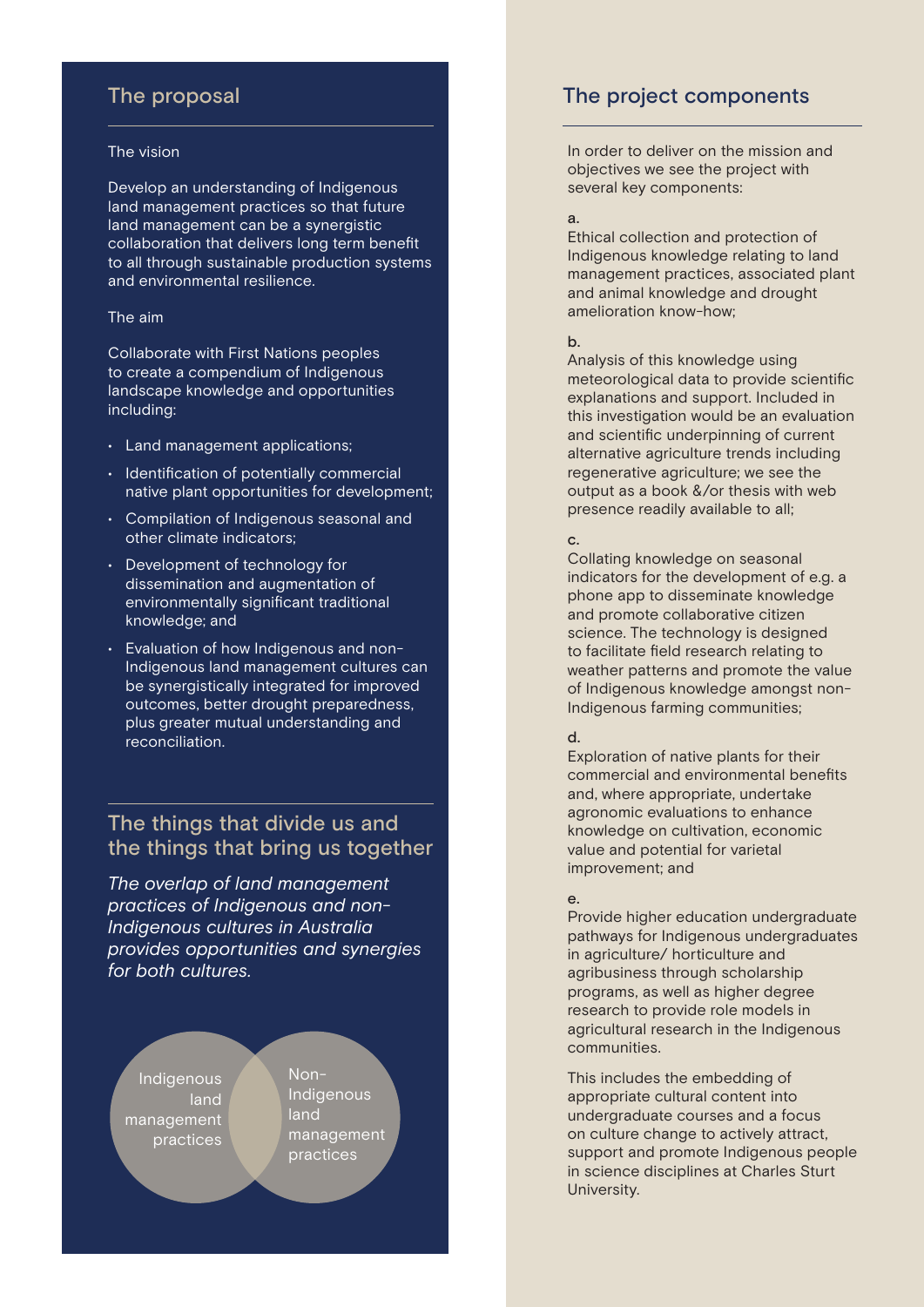# Indigenous Agriculture Initiative - funding requirement